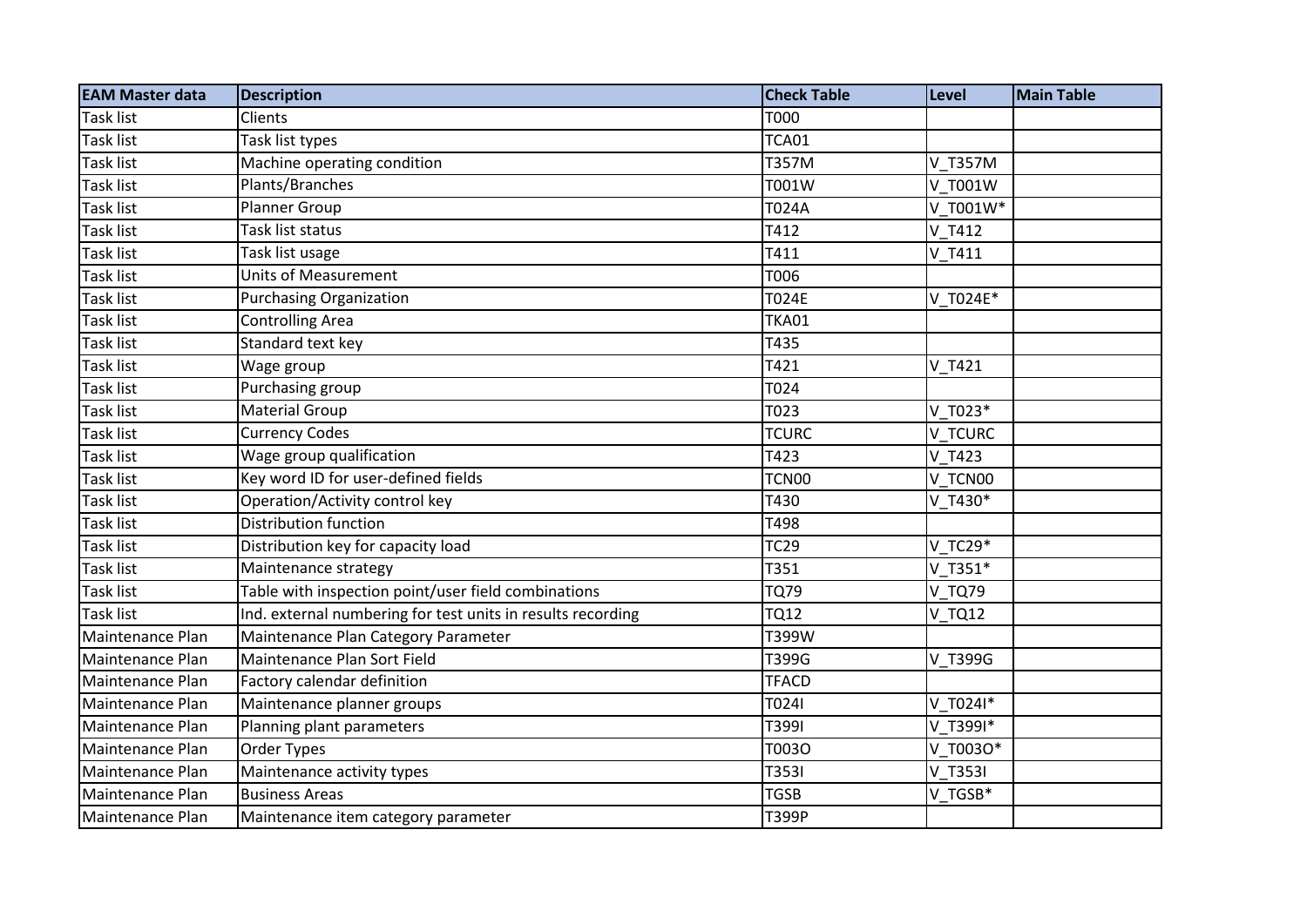| Maintenance Plan        | <b>Notification Types</b>                   | <b>TQ80</b>      |               |  |
|-------------------------|---------------------------------------------|------------------|---------------|--|
| Maintenance Plan        | Priorities                                  | T356             | V T356*       |  |
| Maintenance Plan        | Language Keys                               | T002             |               |  |
| Maintenance Plan        | <b>Measuring Point Category</b>             | <b>T370P</b>     |               |  |
| Maintenance Plan        | Technical object authorization group        | <b>T370B</b>     | V T370B       |  |
| Maintenance Plan        | <b>Units of Measurement</b>                 | <b>T006</b>      |               |  |
| Maintenance Plan        | Inspection catalog type index               | <b>TQ15</b>      | <b>V_TQ15</b> |  |
| <b>Measuring Points</b> | <b>Measuring Point Category</b>             | <b>T370P</b>     |               |  |
| <b>Measuring Points</b> | Laungage settings                           | T002*            |               |  |
| <b>Measuring Points</b> | <b>Technical Object Authorization Group</b> | V T370B          |               |  |
| <b>Measuring Points</b> | <b>Object Link Category</b>                 | <b>V T370N</b>   |               |  |
| <b>Measuring Points</b> | Catalog types                               | <b>V TQ15</b>    |               |  |
| <b>Measuring Points</b> | Number Range Intervals                      | <b>NRIV</b>      |               |  |
| <b>Measuring Points</b> | Unit of Measurement                         | T006*            |               |  |
| <b>Measuring Points</b> | Linear Reference patterns                   | EAML_D_LRP_HDR_V |               |  |
| <b>Measuring Points</b> | Offsettype Codes                            | EAML D OFFSET TC |               |  |
| <b>Measuring Points</b> | <b>Class Types</b>                          | <b>TCLA</b>      |               |  |
| <b>Material BOM</b>     | <b>BOM Statuses</b>                         | V T415S          |               |  |
| <b>Material BOM</b>     | Modification parameters of BOM              | V TCS03*         |               |  |
| <b>Material BOM</b>     | Laboratory offices for a material           | T024L            |               |  |
| <b>Material BOM</b>     | <b>BOM Usage</b>                            | $V$ T416*        |               |  |
| <b>Material BOM</b>     | Plant                                       | T001W            |               |  |
| <b>Material BOM</b>     | Document types                              | V TDWA 1         |               |  |
| <b>Material BOM</b>     | Indicator for Relevancy to Costing          | TCK08            |               |  |
| <b>Material BOM</b>     | <b>BOM Usage - Item Statuses</b>            | V_T416*          |               |  |
| <b>Material BOM</b>     | <b>Purchasing Groups</b>                    | T024             |               |  |
| <b>Material BOM</b>     | <b>Purchasing Organisations</b>             | T024E            |               |  |
| <b>Material BOM</b>     | Spare Part Indicator                        | V T413           |               |  |
| <b>Material BOM</b>     | <b>Explosion Type</b>                       | T414*            |               |  |
| <b>Material BOM</b>     | <b>Item Category</b>                        | V T418           |               |  |
| <b>Material BOM</b>     | <b>Special Procurement Jeys</b>             | V T460           |               |  |
| <b>Material BOM</b>     | <b>Material Groups</b>                      | V T023           |               |  |
| <b>Material BOM</b>     | <b>Material Provision Indicators</b>        | $V$ 417          |               |  |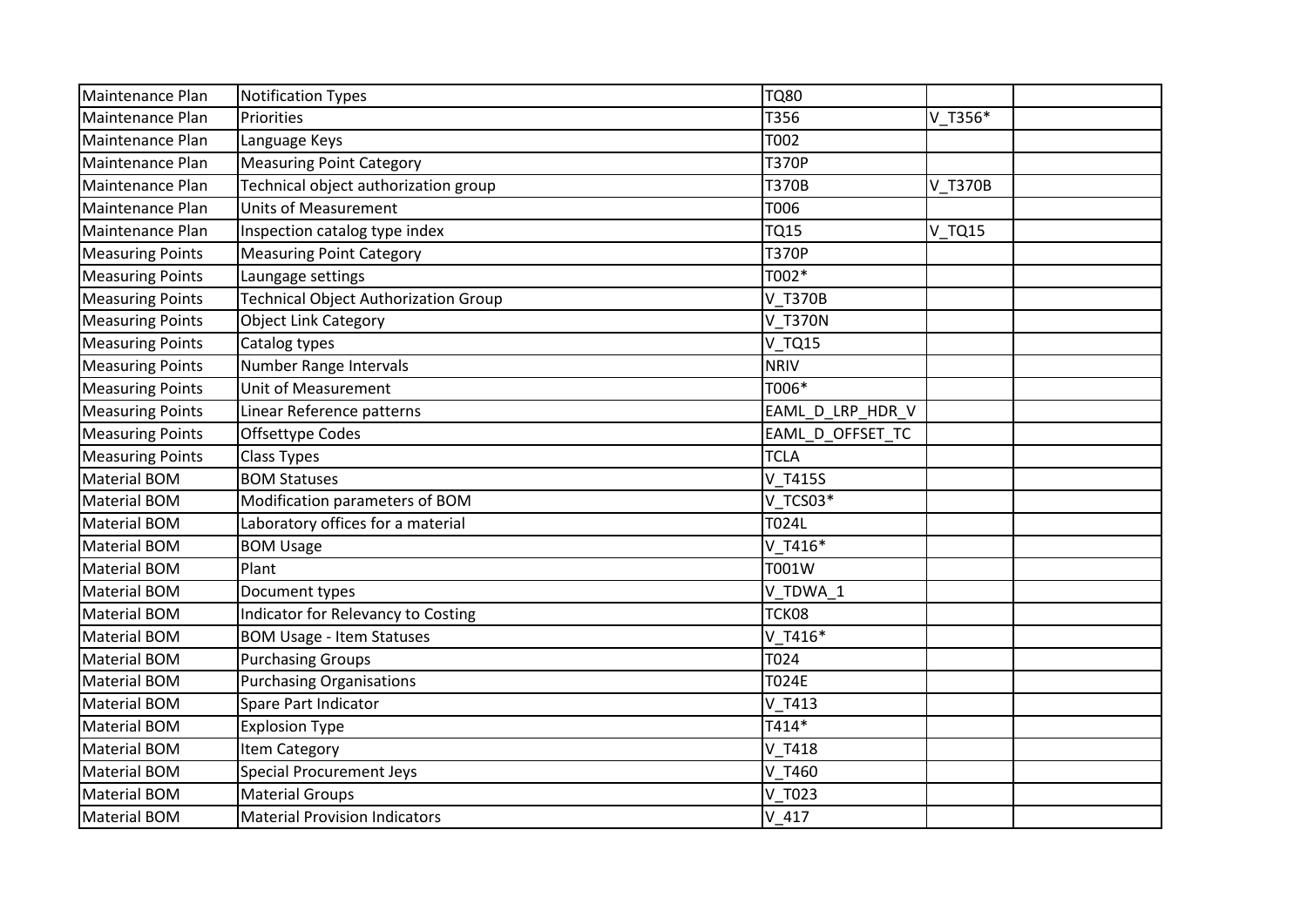| <b>Material BOM</b> | Unit of Measurement related Settings                     | V T006*        |  |
|---------------------|----------------------------------------------------------|----------------|--|
| <b>Material BOM</b> | Distribution key in MRP                                  | T437V          |  |
| Material BOM        | <b>Currency Codes</b>                                    | <b>V TCURC</b> |  |
| Equipment           | Techni+B92cal object authorization group                 | <b>T370B</b>   |  |
| Equipment           | <b>Technical Object Type</b>                             | <b>T370K</b>   |  |
| Equipment           | Language in Which the Piece of Equipment was Entered     | T002           |  |
| Equipment           | <b>Maintain Equiment Category</b>                        | V T370T        |  |
| Equipment           | Define: Equipment Number Ranges                          | <b>NRIV</b>    |  |
| Equipment           | Unit of weight                                           | T006           |  |
| Equipment           | <b>Country of Manufacture</b>                            | <b>T005</b>    |  |
| Equipment           | <b>Currency Key</b>                                      | <b>TCURC</b>   |  |
| Equipment           | Plant                                                    | T001W          |  |
| Equipment           | <b>Storage Location</b>                                  | T001L          |  |
| Equipment           | Planner Group for Customer Service and Plant Maintenance | T024I          |  |
| Equipment           | Maintenance Planning Plant                               | T3991          |  |
| Equipment           | <b>Catalog Profile</b>                                   | T352B          |  |
| Equipment           | Construction type material of the object                 | <b>MARA</b>    |  |
| Equipment           | ABC indicator for technical object                       | <b>T370C</b>   |  |
| Equipment           | Main Asset Number                                        | <b>ANLH</b>    |  |
| Equipment           | Asset Subnumber                                          | <b>ANLA</b>    |  |
| Equipment           | Settlement order                                         | <b>AUFK</b>    |  |
| Equipment           | Plant section                                            | T357           |  |
| Equipment           | Company Code                                             | T001           |  |
| Equipment           | Standing order number                                    | <b>AUFK</b>    |  |
| Equipment           | <b>Business Area</b>                                     | <b>TGSB</b>    |  |
| Equipment           | <b>Controlling Area</b>                                  | <b>TKA01</b>   |  |
| Equipment           | Cost Center                                              | <b>CSKS</b>    |  |
| Equipment           | Object ID of PP work center                              | CRID           |  |
| Equipment           | Work Breakdown Structure Element (WBS Element)           | <b>PRPS</b>    |  |
| Equipment           | Location of maintenance object                           | T499S          |  |
| Equipment           | Maintenance plant                                        | T001W          |  |
| Equipment           | <b>Status Profile</b>                                    | TJ20           |  |
| Equipment           | Class Type                                               | <b>TCLA</b>    |  |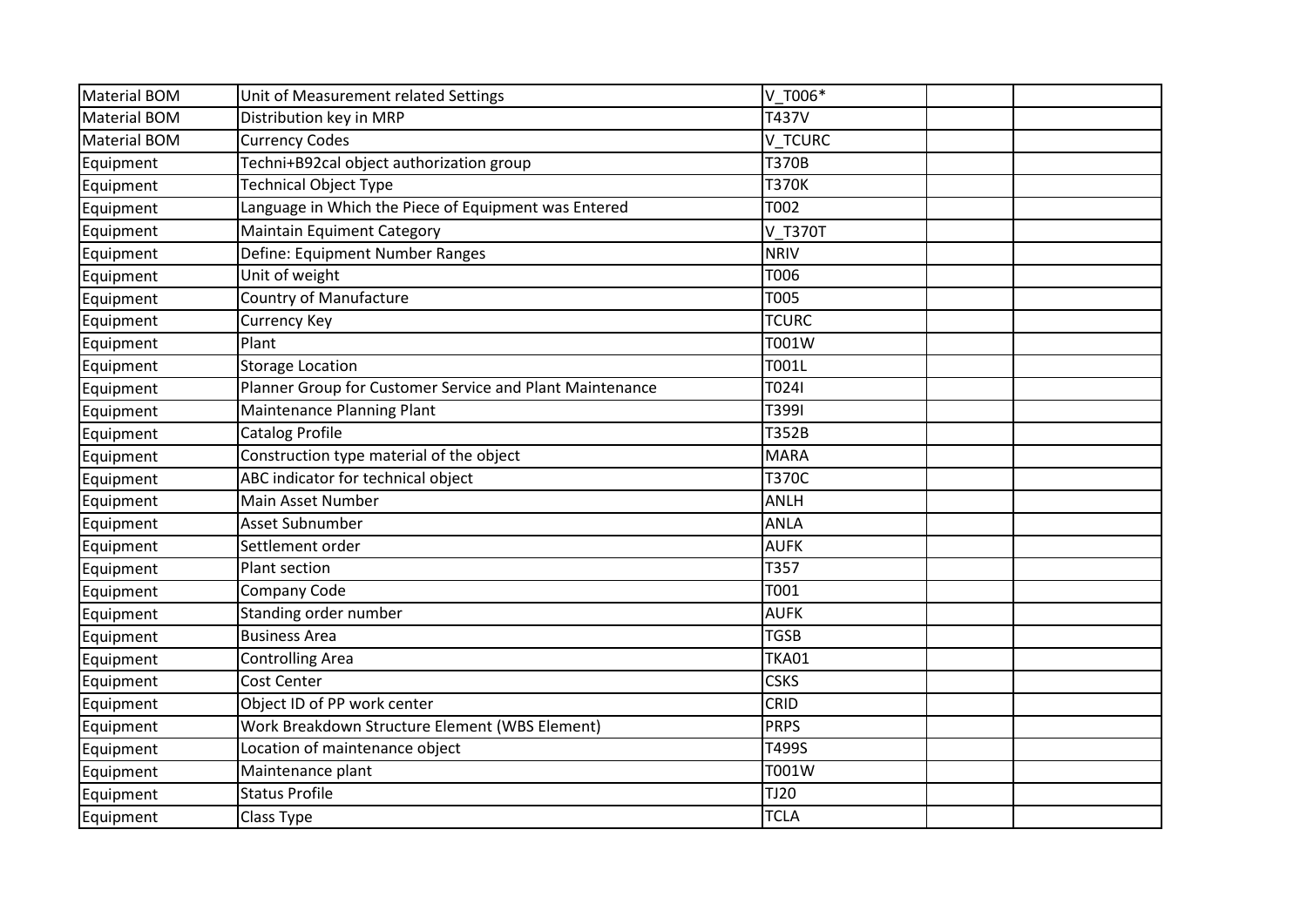| Equipment          | <b>Internal Class Number</b>                     | <b>KLAH</b>   |                   |
|--------------------|--------------------------------------------------|---------------|-------------------|
| Equipment          | <b>Classification Status</b>                     | <b>TCLU</b>   |                   |
| Equipment          | Alternative Unit                                 | T006          |                   |
| Equipment          | Plant for Main Work Center                       | T001W         |                   |
| <b>Work Center</b> | <b>Work Center Category</b>                      | <b>V TC30</b> | Main table (CRHD) |
| <b>Work Center</b> | <b>Work Center Category</b>                      | OP40 / OIZA   |                   |
| <b>Work Center</b> | Assignment of Work Center Cat. to Applications   | V TC30A       | Main table (CRHD) |
| <b>Work Center</b> | Assignment of Work Center Cat. to Applications   | OP40 / OIZA   |                   |
| <b>Work Center</b> | Plant                                            | V T001W       | Main table (CRHD) |
| <b>Work Center</b> | Key for use of the work center in the task lists | V TC23        | Main table (CRHD) |
| <b>Work Center</b> | Task list usage                                  | OP45          |                   |
| <b>Work Center</b> | Work center location                             | V T499S       | Main table (CRHD) |
| <b>Work Center</b> | Person responsible for the work center           | V_TC24        | Main table (CRHD) |
| <b>Work Center</b> | Standard value key                               | <b>V TC21</b> | Main table (CRHD) |
| <b>Work Center</b> | Standard value key                               | OP19 / OIZ2   |                   |
| <b>Work Center</b> | Standard text key                                | T435          | Main table (CRHD) |
| <b>Work Center</b> | Standard text key                                | CA10          |                   |
| <b>Work Center</b> | <b>Formula Parameters</b>                        | <b>V TC20</b> | Main table (CRHD) |
| <b>Work Center</b> | <b>Formula Parameters</b>                        | OP7B/OP17     |                   |
| <b>Work Center</b> | <b>Units of Measurement</b>                      | T006          | Main table (CRHD) |
| <b>Work Center</b> | <b>Units of Measurement</b>                      | <b>CUNI</b>   |                   |
| <b>Work Center</b> | <b>Dimensions</b>                                | V T006D       |                   |
| <b>Work Center</b> | <b>Dimensions</b>                                | <b>CUNI</b>   |                   |
| <b>Work Center</b> | Performance Efficiency Rate Key                  | <b>V TC31</b> | Main table (CRHD) |
| <b>Work Center</b> | Performance Efficiency Rate Key                  | <b>OP28</b>   |                   |
| <b>Work Center</b> | <b>Wage Group</b>                                | V T421        | Main table (CRHD) |
| <b>Work Center</b> | Wage group qualification                         | $V$ _T423     | Main table (CRHD) |
| <b>Work Center</b> | Suitability                                      | V T423        |                   |
| <b>Work Center</b> | Setup Type Key                                   | V_T428        | Main table (CRHD) |
| <b>Work Center</b> | Spool: Printer declaration                       | <b>TSP03</b>  | Main table (CRHD) |
| <b>Work Center</b> | Operation/Activity control key                   | V_T430        | Main table (CRHD) |
| <b>Work Center</b> | Work center formulas                             | V TC25        | Main table (CRHD) |
| <b>Work Center</b> | Work center formulas                             | OP21          |                   |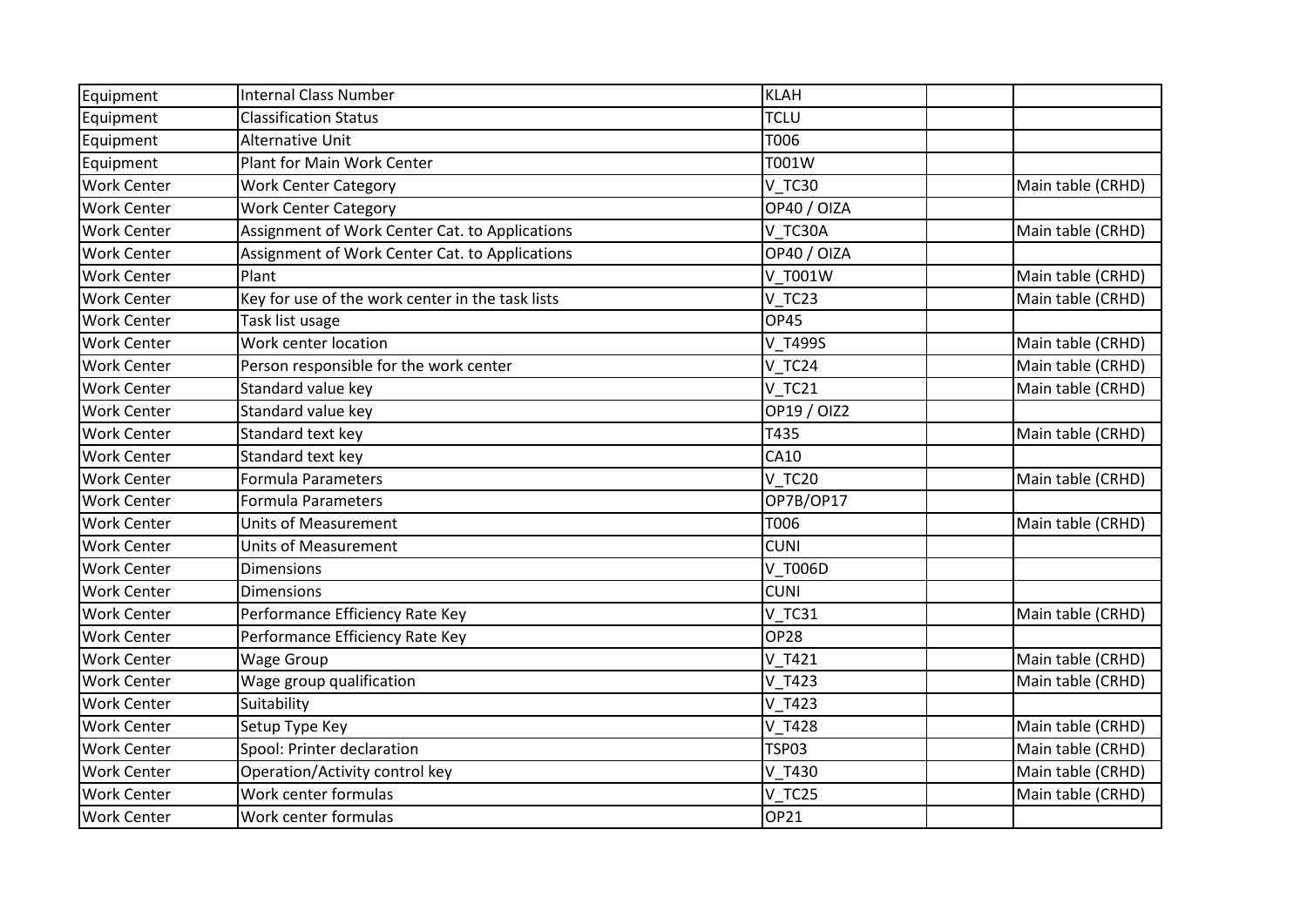| <b>Work Center</b>    | Machine types                                     | V TMATY          | Main table (CRHD) |
|-----------------------|---------------------------------------------------|------------------|-------------------|
| <b>Work Center</b>    | Machine types                                     | OPE <sub>2</sub> |                   |
| <b>Work Center</b>    | Planner Group for CAPP                            | V T024C          | Main table (CRHD) |
| <b>Work Center</b>    | Planner Group for CAPP                            | OPE3             |                   |
| <b>Work Center</b>    | Sort strings                                      | V TSRTB          | Main table (CRHD) |
| <b>Work Center</b>    | Sort strings                                      | OPE <sub>0</sub> |                   |
| <b>Work Center</b>    | Rounding & additional values keys                 | V TCERS          | Main table (CRHD) |
| <b>Work Center</b>    | <b>Production Supply Area</b>                     | V PVBE           | Main table (CRHD) |
| <b>Work Center</b>    | Subsytems for recording measured value data in QM | V QISUB          | Main table (CRHD) |
| <b>Work Center</b>    | Key Word ID for PS User Fields                    | V TCN00          | Main table (CRHD) |
| <b>Work Center</b>    | <b>Storage Locations</b>                          | V T001L          | Main table (CRHD) |
| <b>Work Center</b>    | Factory calendar definition                       | <b>TFACD</b>     | Main table (KAKO) |
| <b>Work Center</b>    | Capacity category                                 | V TC26           | Main table (KAKO) |
| <b>Work Center</b>    | Grouping shift definitions and shift sequences    | V TC39A          | Main table (KAKO) |
| <b>Work Center</b>    | Grouping shift definitions and shift sequences    | OP4A             |                   |
| <b>Work Center</b>    | Capacity planner groups                           | V TC27           | Main table (KAKO) |
| <b>Work Center</b>    | Available capacity version                        | <b>V TC36</b>    | Main table (KAKO) |
| <b>Work Center</b>    | Distribution key for capacity load                | V TC29           | Main table (CRCA) |
| <b>Work Center</b>    | <b>Controlling Areas</b>                          | V_TKA01_GD       | Main table (CRCO) |
| <b>Work Center</b>    | Cost Center Master Record                         | <b>CSKSZ</b>     |                   |
| <b>Work Center</b>    | Cost Center Master Record                         | <b>KS01</b>      |                   |
| <b>Work Center</b>    | Activity master                                   | <b>CSLAZ</b>     |                   |
| <b>Work Center</b>    | <b>Activity master</b>                            | KL01             |                   |
| <b>Work Center</b>    | Assign Activity to Cost Center                    | <b>KP26</b>      |                   |
| <b>Work Center</b>    | Maintain Standard Hierarchy for Controlling Area  | OKW1             |                   |
| <b>Work Center</b>    | <b>Location Group</b>                             | V_TC28           |                   |
| <b>Work Center</b>    | <b>Business Process</b>                           | <b>CBPRZ</b>     |                   |
| <b>Work Center</b>    | <b>Business Process</b>                           | <b>CP01</b>      |                   |
| <b>Work Center</b>    | Maintain Standard Hierarchy of Business Process   | CPH4N            |                   |
| <b>Service Master</b> | <b>Material Groups</b>                            | T023             |                   |
| Service Master        | <b>Units of Measurement</b>                       | T006             |                   |
| Service Master        | <b>Service Categories</b>                         | V_T362*          |                   |
| Service Master        | International Article Number (EAN) Categories     | <b>TNTP</b>      |                   |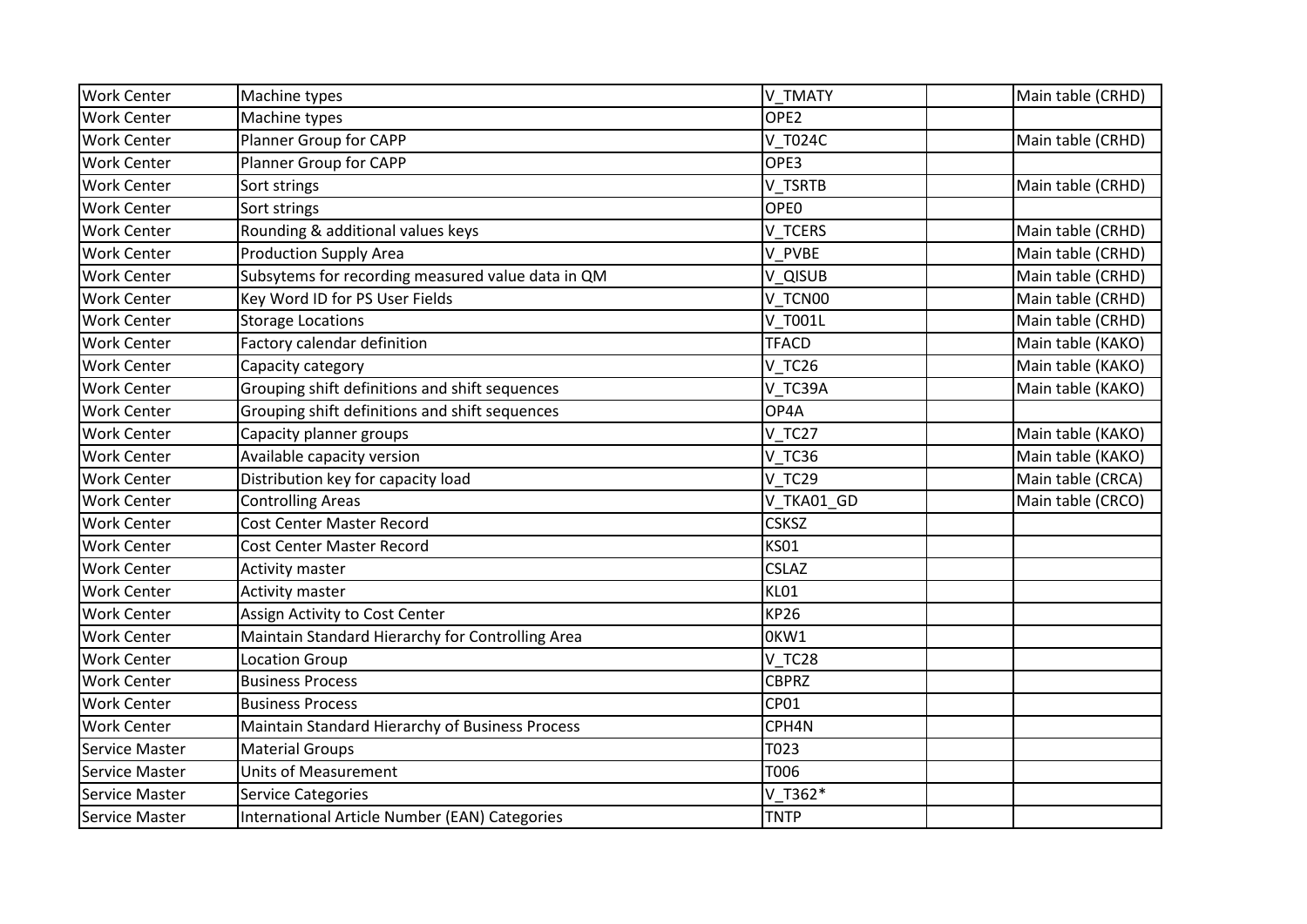| Service Master             | <b>Organizational Unit: Sales Divisions</b>              | <b>TSPA</b>  |  |
|----------------------------|----------------------------------------------------------|--------------|--|
| <b>Service Master</b>      | Material Status from Materials Management/PPC View       | T141         |  |
| Service Master             | <b>Valuation Classes</b>                                 | T025         |  |
| Service Master             | Language Keys (Component BC-I18)                         | T002         |  |
| Service Master             | <b>Wage Type Texts</b>                                   | <b>T512T</b> |  |
| Service Master             | Determination of Tax Code: Maintain Material Indicator   | V TMKM1      |  |
| <b>Service Master</b>      | <b>Formulas for Service Lines</b>                        | T167F        |  |
| <b>Functional location</b> | Technical object authorization group                     | <b>T370B</b> |  |
| <b>Functional location</b> | Type of Technical object type                            | <b>T370K</b> |  |
| <b>Functional location</b> | <b>Functional location category</b>                      | <b>T370F</b> |  |
| <b>Functional location</b> | Weight Unit                                              | T006         |  |
| <b>Functional location</b> | Country of manufacture                                   | <b>T005</b>  |  |
| <b>Functional location</b> | Planner Group for Customer Service and Plant Maintenance | T024I        |  |
| <b>Functional location</b> | Maintenance Planning Plant                               | T3991        |  |
| <b>Functional location</b> | <b>Catalog Profile</b>                                   | T352B        |  |
| <b>Functional location</b> | Functional location structure indicator                  | <b>T370S</b> |  |
| <b>Functional location</b> | <b>Currency Key</b>                                      | <b>TCURC</b> |  |
| <b>Functional location</b> | <b>Technical Object Type</b>                             | <b>T370K</b> |  |
| <b>Functional location</b> | Language in Which the Piece of Floc was Entered          | T002         |  |
| <b>Functional location</b> | Maintain Equiment Category                               | V T370T      |  |
| <b>Functional location</b> | Define: Floc Number Ranges                               | <b>NRIV</b>  |  |
| <b>Functional location</b> | Unit of weight                                           | T006         |  |
| <b>Functional location</b> | Plant                                                    | T001W        |  |
| <b>Functional location</b> | <b>Storage Location</b>                                  | <b>T001L</b> |  |
| <b>Functional location</b> | Construction type material of the object                 | <b>MARA</b>  |  |
| <b>Functional location</b> | ABC indicator for technical object                       | <b>T370C</b> |  |
| <b>Functional location</b> | Main Asset Number                                        | <b>ANLH</b>  |  |
| <b>Functional location</b> | Asset Subnumber                                          | <b>ANLA</b>  |  |
| <b>Functional location</b> | Settlement order                                         | <b>AUFK</b>  |  |
| <b>Functional location</b> | Plant section                                            | T357         |  |
| <b>Functional location</b> | Company Code                                             | T001         |  |
| <b>Functional location</b> | Standing order number                                    | <b>AUFK</b>  |  |
| <b>Functional location</b> | <b>Business Area</b>                                     | <b>TGSB</b>  |  |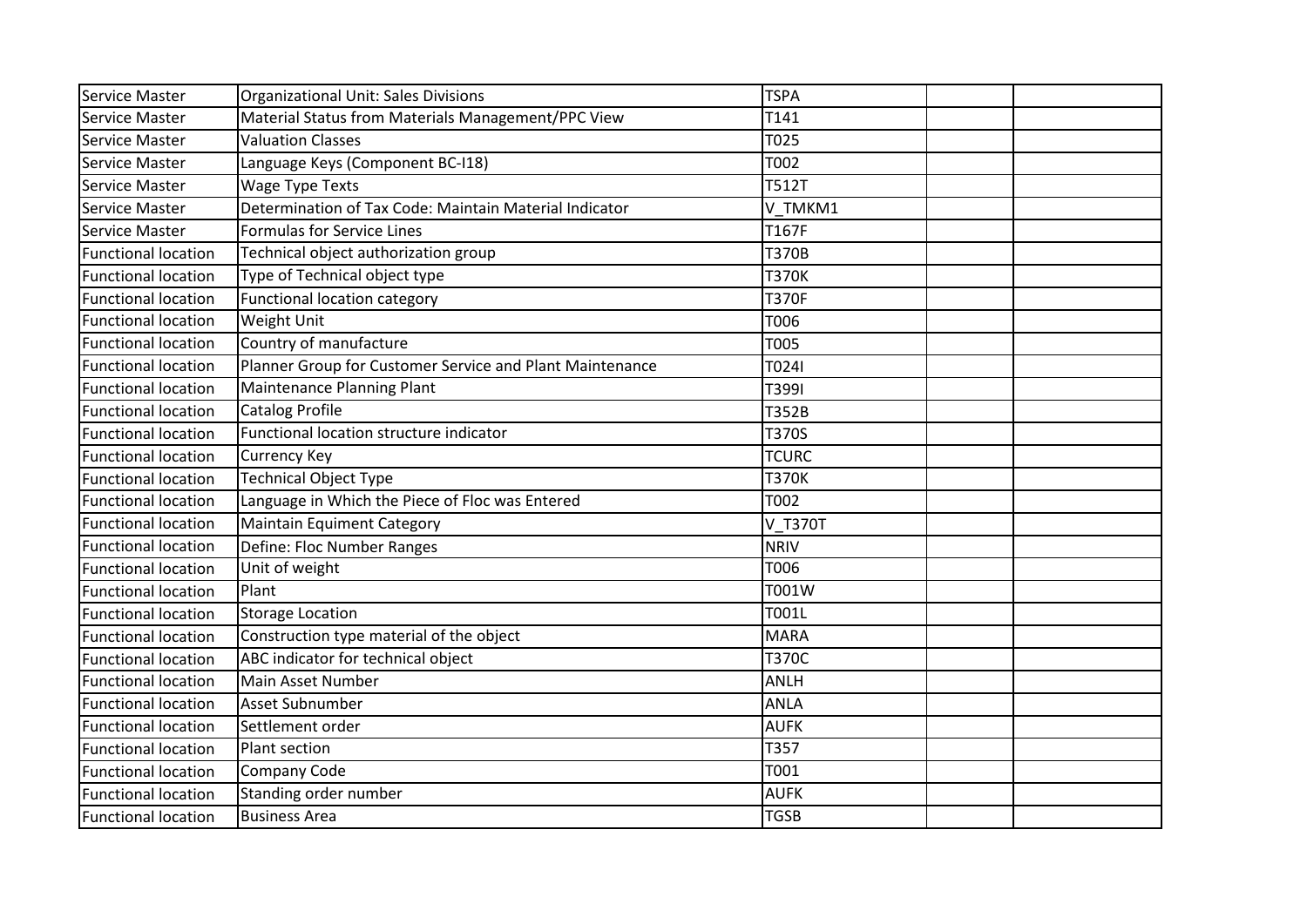| <b>Functional location</b> | <b>Controlling Area</b>                        | <b>TKA01</b> |  |
|----------------------------|------------------------------------------------|--------------|--|
| <b>Functional location</b> | <b>Cost Center</b>                             | <b>CSKS</b>  |  |
| <b>Functional location</b> | Object ID of PP work center                    | <b>CRID</b>  |  |
| <b>Functional location</b> | Work Breakdown Structure Element (WBS Element) | <b>PRPS</b>  |  |
| <b>Functional location</b> | Location of maintenance object                 | T499S        |  |
| <b>Functional location</b> | Maintenance plant                              | T001W        |  |
| <b>Functional location</b> | Status Profile                                 | <b>TJ20</b>  |  |
| <b>Functional location</b> | Class Type                                     | <b>TCLA</b>  |  |
| <b>Functional location</b> | <b>Internal Class Number</b>                   | KLAH         |  |
| <b>Functional location</b> | <b>Classification Status</b>                   | <b>TCLU</b>  |  |
| <b>Functional location</b> | Alternative Unit                               | T006         |  |
| <b>Functional location</b> | Plant for Main Work Center                     | T001W        |  |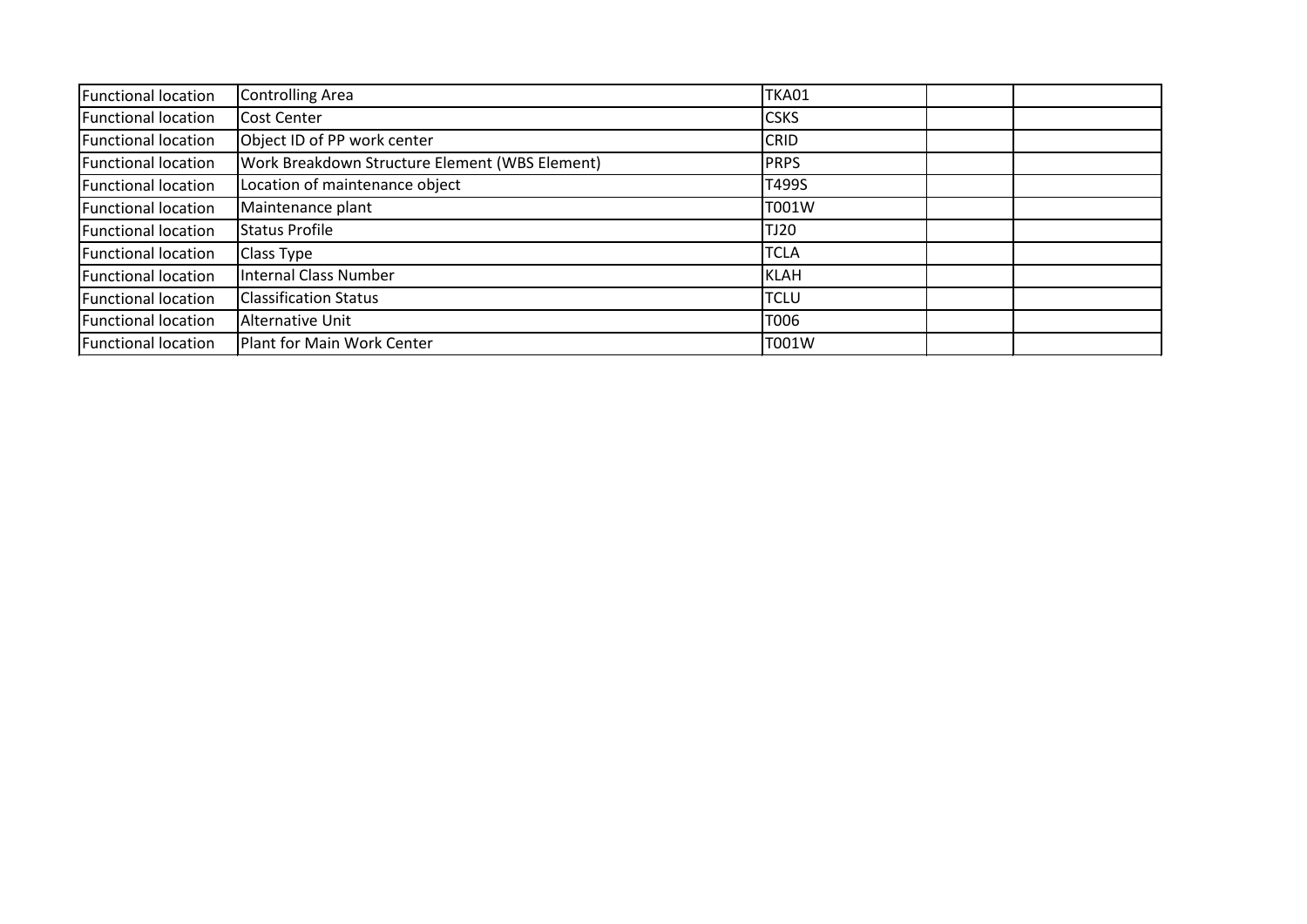| <b>Description</b>                                          | <b>Check Table</b> | Level     |
|-------------------------------------------------------------|--------------------|-----------|
| Clients                                                     | T000               |           |
| Task list types                                             | TCA01              |           |
| Machine operating condition                                 | T357M              | V T357M   |
| Plants/Branches                                             | T001W              | V T001W   |
| Planner Group                                               | T024A              | V T001W*  |
| Task list status                                            | T412               | V T412    |
| Task list usage                                             | T411               | V T411    |
| <b>Units of Measurement</b>                                 | T006               |           |
| <b>Purchasing Organization</b>                              | <b>T024E</b>       | V T024E*  |
| <b>Controlling Area</b>                                     | <b>TKA01</b>       |           |
| Standard text key                                           | T435               |           |
| Wage group                                                  | T421               | V T421    |
| Purchasing group                                            | T024               |           |
| <b>Material Group</b>                                       | T023               | $V$ T023* |
| <b>Currency Codes</b>                                       | <b>TCURC</b>       | V TCURC   |
| Wage group qualification                                    | T423               | V T423    |
| Key word ID for user-defined fields                         | TCN00              | V TCN00   |
| Operation/Activity control key                              | T430               | V T430*   |
| <b>Distribution function</b>                                | T498               |           |
| Distribution key for capacity load                          | <b>TC29</b>        | $V$ TC29* |
| Maintenance strategy                                        | T351               | $V$ T351* |
| Table with inspection point/user field combinations         | <b>TQ79</b>        | V_TQ79    |
| Ind. external numbering for test units in results recording | <b>TQ12</b>        | $V$ TQ12  |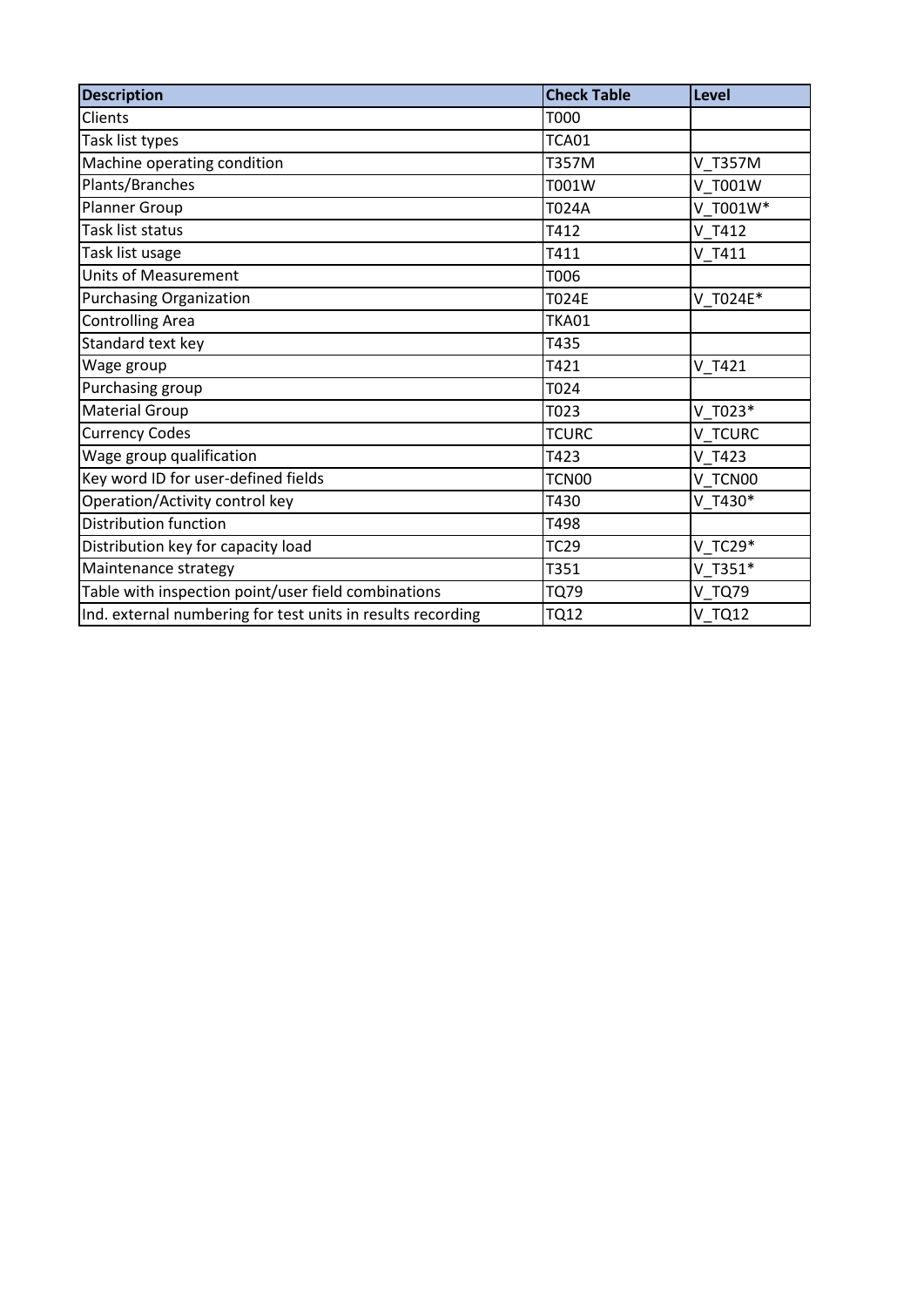| <b>Description</b>                   | <b>Check Table</b> | Level    |
|--------------------------------------|--------------------|----------|
| Maintenance Plan Category Parameter  | T399W              |          |
| Maintenance Plan Sort Field          | T399G              | V T399G  |
| Factory calendar definition          | <b>TFACD</b>       |          |
| Maintenance planner groups           | T024I              | V T0241* |
| Planning plant parameters            | T399I              | V T3991* |
| Order Types                          | T003O              | V T0030* |
| Maintenance activity types           | T353I              | V T3531  |
| <b>Business Areas</b>                | TGSB               | V TGSB*  |
| Maintenance item category parameter  | T399P              |          |
| <b>Notification Types</b>            | <b>TQ80</b>        |          |
| Priorities                           | T356               | V T356*  |
| Language Keys                        | T002               |          |
| <b>Measuring Point Category</b>      | <b>T370P</b>       |          |
| Technical object authorization group | <b>T370B</b>       | V T370B  |
| <b>Units of Measurement</b>          | T006               |          |
| Inspection catalog type index        | <b>TQ15</b>        | V TQ15   |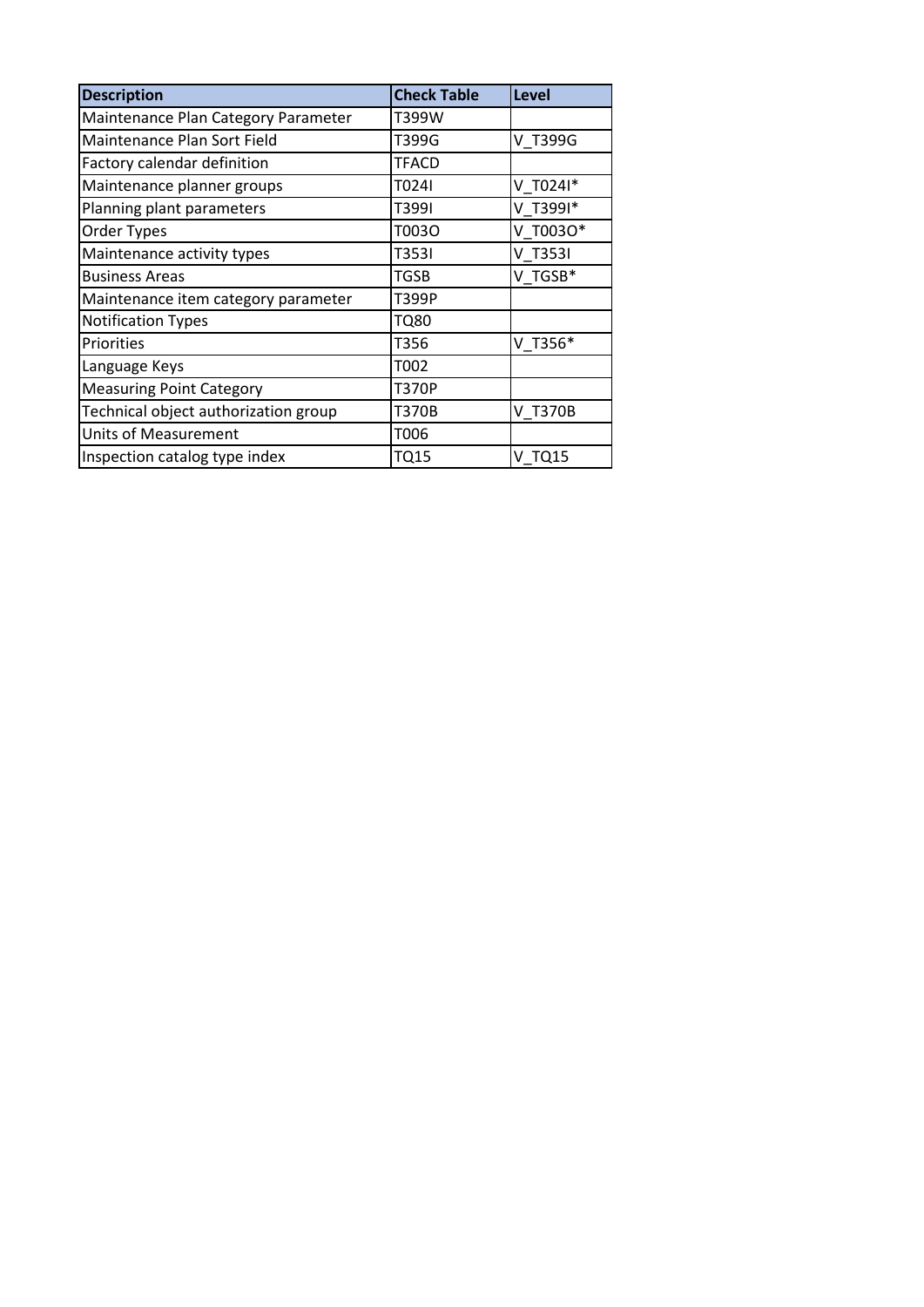| <b>Description</b>                          | <b>Check Table</b> | Level |
|---------------------------------------------|--------------------|-------|
| <b>Measuring Point Category</b>             | <b>T370P</b>       |       |
| Laungage settings                           | T002*              |       |
| <b>Technical Object Authorization Group</b> | V T370B            |       |
| <b>Object Link Category</b>                 | <b>V T370N</b>     |       |
| Catalog types                               | <b>V TQ15</b>      |       |
| Number Range Intervals                      | <b>NRIV</b>        |       |
| Unit of Measurement                         | T006*              |       |
| Linear Reference patterns                   | EAML_D_LRP_HDR_V   |       |
| Offsettype Codes                            | EAML_D_OFFSET_TC   |       |
| <b>Class Types</b>                          | <b>TCLA</b>        |       |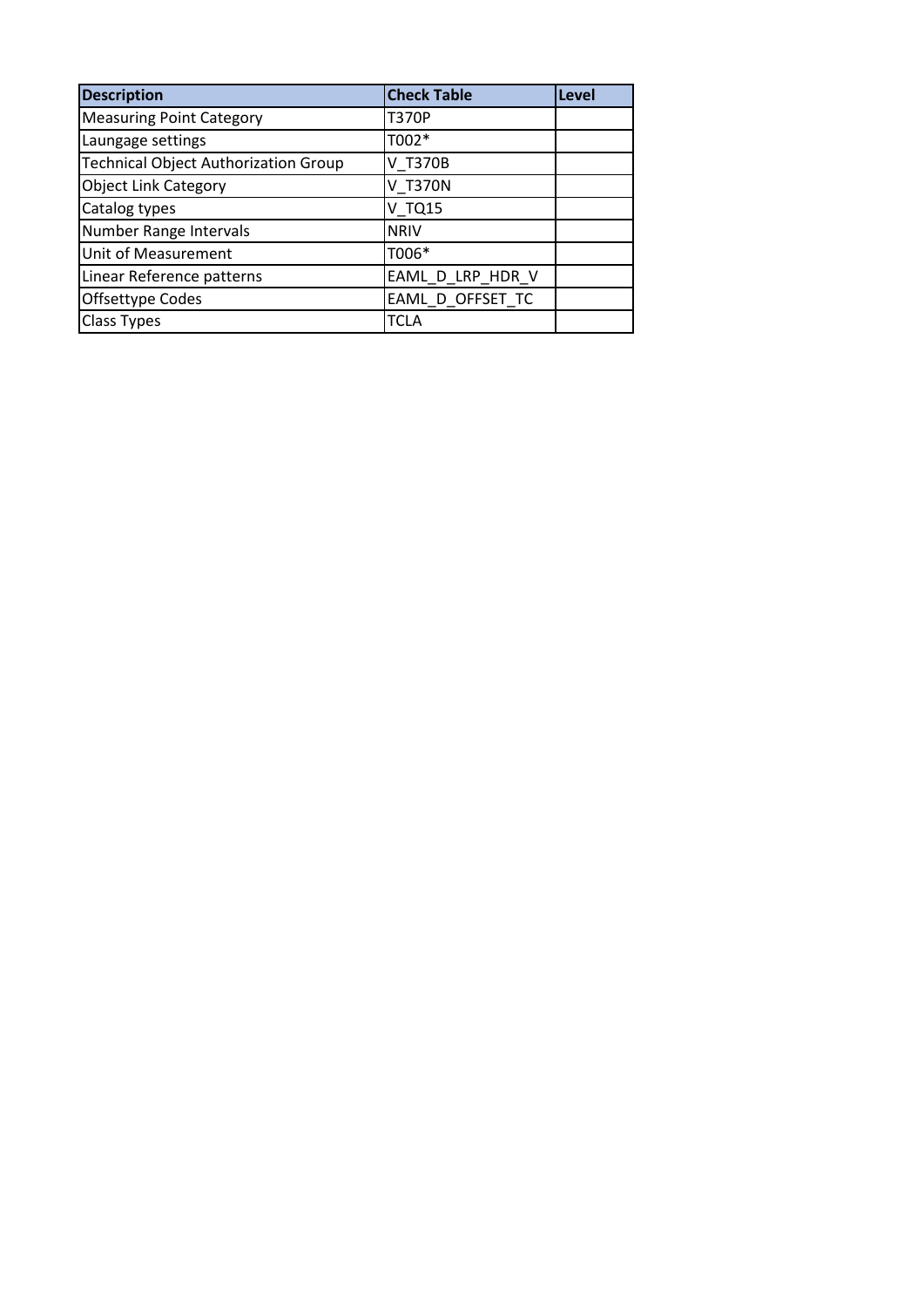| <b>Description</b>                                | <b>Check Table</b> | Level |
|---------------------------------------------------|--------------------|-------|
| <b>Work Center Category</b>                       | <b>V TC30</b>      |       |
| <b>Work Center Category</b>                       | OP40 / OIZA        |       |
| Assignment of Work Center Cat. to Applications    | V TC30A            |       |
| Assignment of Work Center Cat. to Applications    | OP40 / OIZA        |       |
| Plant                                             | V T001W            |       |
| Key for use of the work center in the task lists  | V TC23             |       |
| Task list usage                                   | <b>OP45</b>        |       |
| Work center location                              | V T499S            |       |
| Person responsible for the work center            | V TC24             |       |
| Standard value key                                | $V$ TC21           |       |
| Standard value key                                | OP19 / OIZ2        |       |
| Standard text key                                 | T435               |       |
| Standard text key                                 | CA10               |       |
| <b>Formula Parameters</b>                         | <b>V TC20</b>      |       |
| <b>Formula Parameters</b>                         | OP7B/OP17          |       |
| <b>Units of Measurement</b>                       | T006               |       |
| <b>Units of Measurement</b>                       | <b>CUNI</b>        |       |
| <b>Dimensions</b>                                 | V T006D            |       |
| <b>Dimensions</b>                                 | <b>CUNI</b>        |       |
| Performance Efficiency Rate Key                   | $V_T$ C31          |       |
| Performance Efficiency Rate Key                   | <b>OP28</b>        |       |
| <b>Wage Group</b>                                 | V T421             |       |
| Wage group qualification                          | V T423             |       |
| Suitability                                       | V T423             |       |
| Setup Type Key                                    | V T428             |       |
| Spool: Printer declaration                        | <b>TSP03</b>       |       |
| Operation/Activity control key                    | V T430             |       |
| Work center formulas                              | <b>V TC25</b>      |       |
| Work center formulas                              | <b>OP21</b>        |       |
| Machine types                                     | V TMATY            |       |
| Machine types                                     | OPE <sub>2</sub>   |       |
| Planner Group for CAPP                            | V T024C            |       |
| Planner Group for CAPP                            | OPE3               |       |
| Sort strings                                      | V TSRTB            |       |
| Sort strings                                      | OPE <sub>0</sub>   |       |
| Rounding & additional values keys                 | V TCERS            |       |
| <b>Production Supply Area</b>                     | V PVBE             |       |
| Subsytems for recording measured value data in QM | V_QISUB            |       |
| Key Word ID for PS User Fields                    | V_TCN00            |       |
| <b>Storage Locations</b>                          | V T001L            |       |
| Factory calendar definition                       | <b>TFACD</b>       |       |
| Capacity category                                 | <b>V TC26</b>      |       |
| Grouping shift definitions and shift sequences    | V TC39A            |       |
| Grouping shift definitions and shift sequences    | OP4A               |       |
| Capacity planner groups                           | V TC27             |       |
| Available capacity version                        | <b>V TC36</b>      |       |
| Distribution key for capacity load                | V TC29             |       |
| <b>Controlling Areas</b>                          | V TKA01 GD         |       |
| Cost Center Master Record                         | <b>CSKSZ</b>       |       |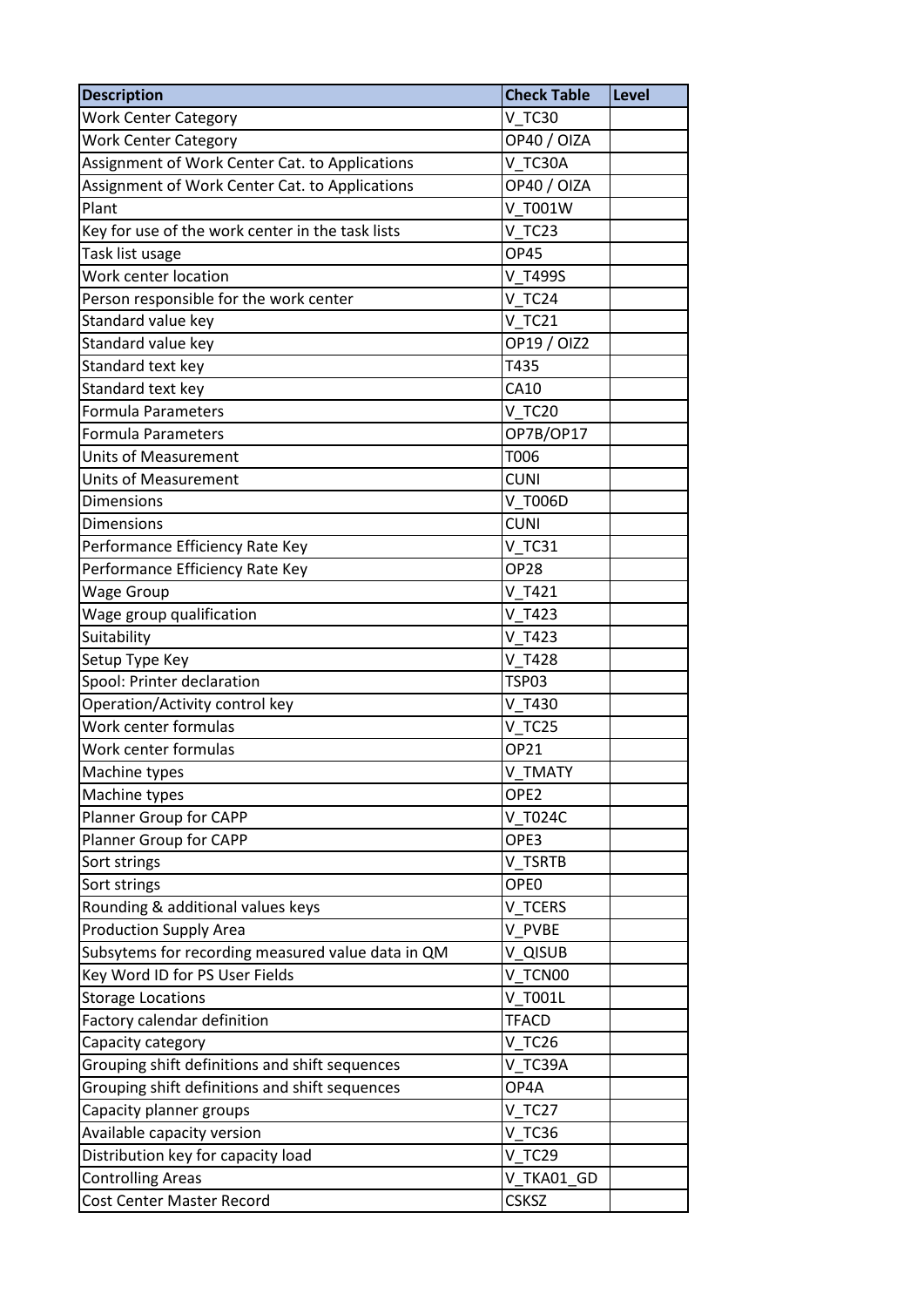| <b>Cost Center Master Record</b>                 | <b>KS01</b>       |  |
|--------------------------------------------------|-------------------|--|
| Activity master                                  | <b>CSLAZ</b>      |  |
| <b>Activity master</b>                           | KL01              |  |
| Assign Activity to Cost Center                   | <b>KP26</b>       |  |
| Maintain Standard Hierarchy for Controlling Area | OKW1              |  |
| <b>Location Group</b>                            | V TC28            |  |
| <b>Business Process</b>                          | <b>CBPRZ</b>      |  |
| <b>Business Process</b>                          | CP <sub>01</sub>  |  |
| Maintain Standard Hierarchy of Business Process  | CPH <sub>4N</sub> |  |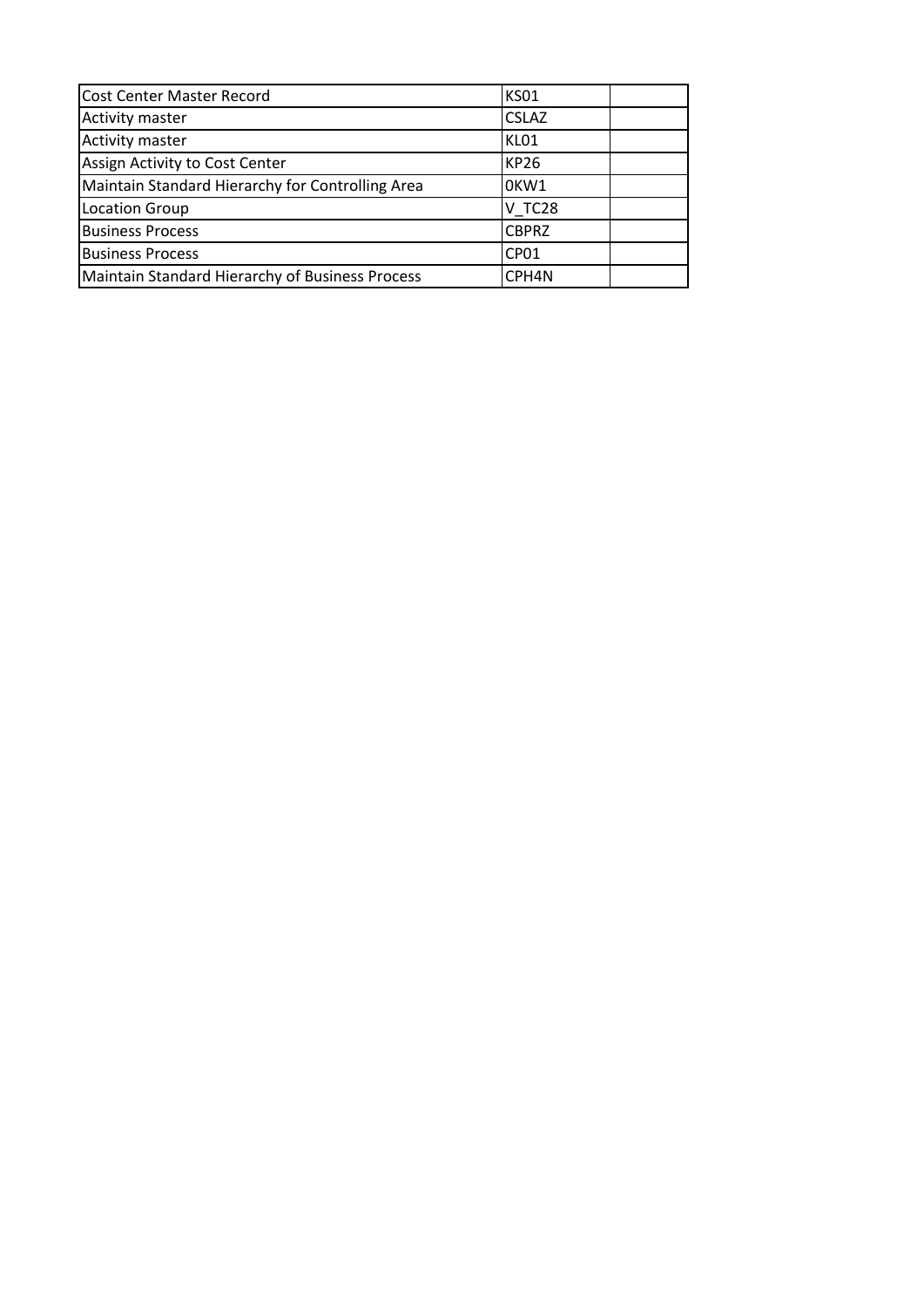| <b>Description</b>                   | <b>Check Table</b> | Level |
|--------------------------------------|--------------------|-------|
| <b>BOM Statuses</b>                  | V T415S            |       |
| Modification parameters of BOM       | V TCS03*           |       |
| Laboratory offices for a material    | T024L              |       |
| <b>BOM Usage</b>                     | $V$ T416*          |       |
| Plant                                | T001W              |       |
| Document types                       | V TDWA 1           |       |
| Indicator for Relevancy to Costing   | TCK08              |       |
| <b>BOM Usage - Item Statuses</b>     | $V$ T416*          |       |
| <b>Purchasing Groups</b>             | T024               |       |
| <b>Purchasing Organisations</b>      | <b>T024E</b>       |       |
| Spare Part Indicator                 | V T413             |       |
| <b>Explosion Type</b>                | T414*              |       |
| Item Category                        | V T418             |       |
| <b>Special Procurement Jeys</b>      | V T460             |       |
| <b>Material Groups</b>               | V T023             |       |
| <b>Material Provision Indicators</b> | $V$ 417            |       |
| Unit of Measurement related Settings | V T006*            |       |
| Distribution key in MRP              | T437V              |       |
| <b>Currency Codes</b>                | V TCURC            |       |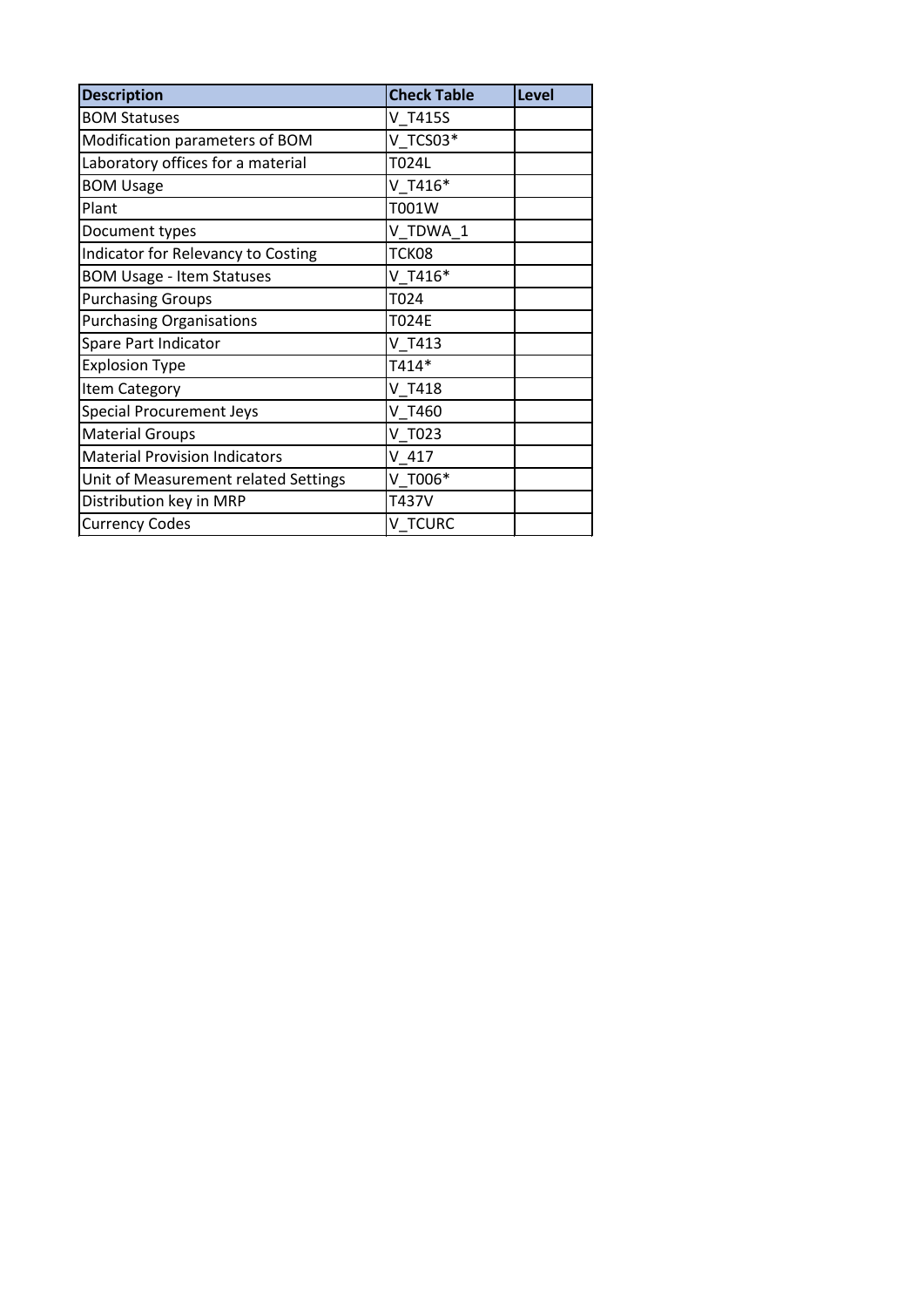|                                                                                     | <b>Check</b> |              |
|-------------------------------------------------------------------------------------|--------------|--------------|
| <b>Description</b>                                                                  | <b>Table</b> | <b>Level</b> |
| Techni+B92cal object authorization                                                  |              |              |
| group                                                                               | <b>T370B</b> |              |
| <b>Technical Object Type</b>                                                        | <b>T370K</b> |              |
| Language in Which the Piece of                                                      |              |              |
| <b>Equipment was Entered</b>                                                        | T002         |              |
| <b>Maintain Equiment Category</b>                                                   | V T370T      |              |
| Define: Equipment Number Ranges                                                     | <b>NRIV</b>  |              |
| Unit of weight                                                                      | T006         |              |
| <b>Country of Manufacture</b>                                                       | T005         |              |
| <b>Currency Key</b>                                                                 | <b>TCURC</b> |              |
| Plant                                                                               | T001W        |              |
| <b>Storage Location</b>                                                             | T001L        |              |
| Planner Group for Customer Service and                                              |              |              |
| <b>Plant Maintenance</b>                                                            | T024I        |              |
| <b>Maintenance Planning Plant</b>                                                   | T399I        |              |
| <b>Catalog Profile</b>                                                              | T352B        |              |
| Construction type material of the object MARA<br>ABC indicator for technical object | <b>T370C</b> |              |
| Main Asset Number                                                                   | ANLH         |              |
| Asset Subnumber                                                                     | <b>ANLA</b>  |              |
| Settlement order                                                                    | <b>AUFK</b>  |              |
| Plant section                                                                       | T357         |              |
| Company Code                                                                        | T001         |              |
| Standing order number                                                               | <b>AUFK</b>  |              |
| <b>Business Area</b>                                                                | <b>TGSB</b>  |              |
| <b>Controlling Area</b>                                                             | <b>TKA01</b> |              |
| Cost Center                                                                         | <b>CSKS</b>  |              |
| Object ID of PP work center                                                         | CRID         |              |
| Work Breakdown Structure Element                                                    |              |              |
| (WBS Element)                                                                       | <b>PRPS</b>  |              |
| Location of maintenance object                                                      | T499S        |              |
| Maintenance plant                                                                   | T001W        |              |
| <b>Status Profile</b>                                                               | <b>TJ20</b>  |              |
| Class Type                                                                          | <b>TCLA</b>  |              |
| <b>Internal Class Number</b>                                                        | <b>KLAH</b>  |              |
| <b>Classification Status</b>                                                        | <b>TCLU</b>  |              |
| <b>Alternative Unit</b>                                                             | T006         |              |
| Plant for Main Work Center                                                          | T001W        |              |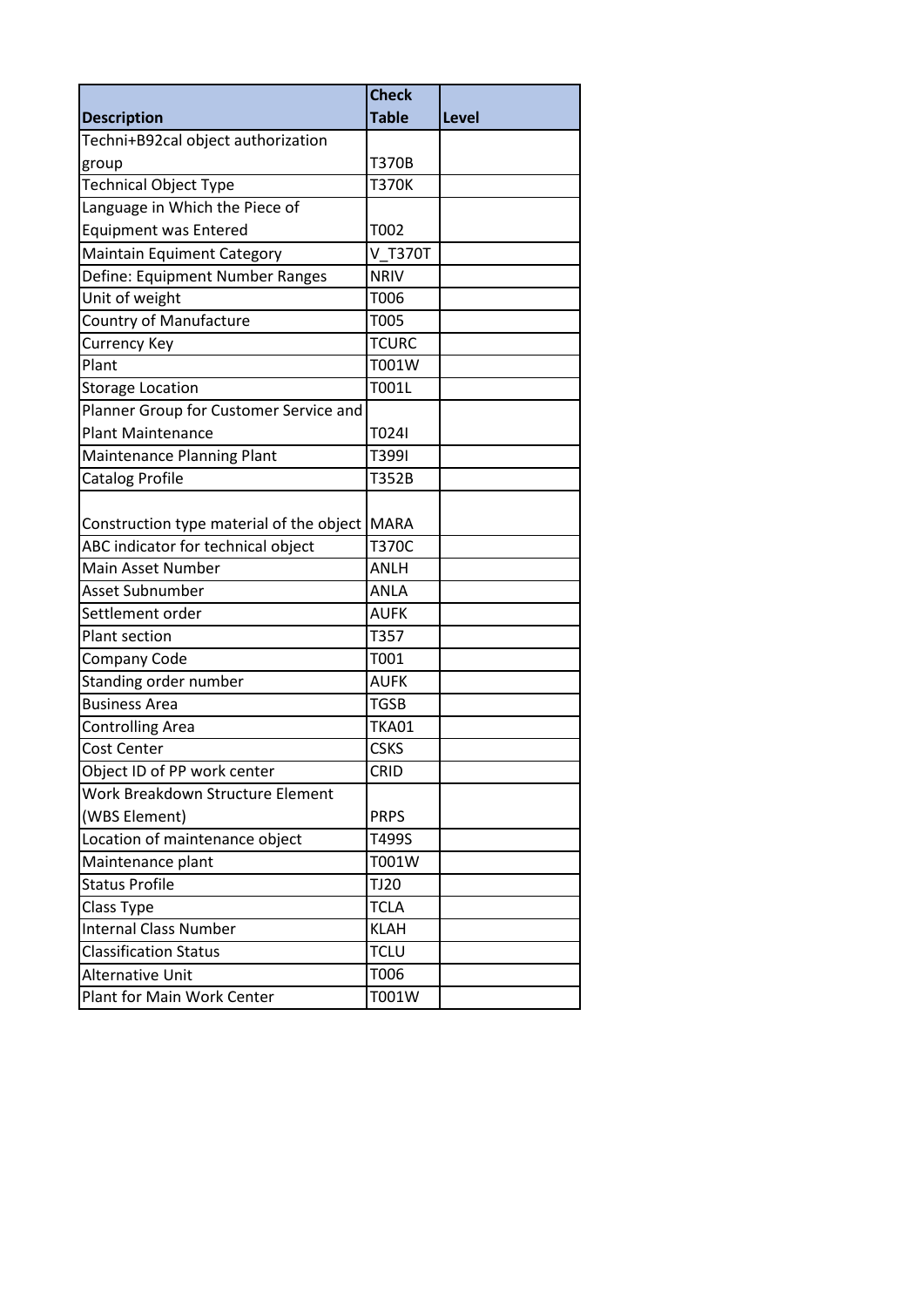| <b>Description</b>                                       | <b>Check Table</b> | Level |
|----------------------------------------------------------|--------------------|-------|
| Technical object authorization group                     | <b>T370B</b>       |       |
| Type of Technical object type                            | <b>T370K</b>       |       |
| <b>Functional location category</b>                      | <b>T370F</b>       |       |
| Weight Unit                                              | T006               |       |
| Country of manufacture                                   | <b>T005</b>        |       |
| Planner Group for Customer Service and Plant Maintenance | T024I              |       |
| <b>Maintenance Planning Plant</b>                        | T399I              |       |
| Catalog Profile                                          | T352B              |       |
| Functional location structure indicator                  | T370S              |       |
| <b>Currency Key</b>                                      | <b>TCURC</b>       |       |
| <b>Technical Object Type</b>                             | <b>T370K</b>       |       |
| Language in Which the Piece of Floc was Entered          | T002               |       |
| <b>Maintain Equiment Category</b>                        | <b>V T370T</b>     |       |
| Define: Floc Number Ranges                               | <b>NRIV</b>        |       |
| Unit of weight                                           | T006               |       |
| Plant                                                    | T001W              |       |
| <b>Storage Location</b>                                  | T001L              |       |
| Construction type material of the object                 | <b>MARA</b>        |       |
| ABC indicator for technical object                       | <b>T370C</b>       |       |
| Main Asset Number                                        | <b>ANLH</b>        |       |
| Asset Subnumber                                          | <b>ANLA</b>        |       |
| Settlement order                                         | <b>AUFK</b>        |       |
| <b>Plant section</b>                                     | T357               |       |
| Company Code                                             | T001               |       |
| Standing order number                                    | <b>AUFK</b>        |       |
| <b>Business Area</b>                                     | <b>TGSB</b>        |       |
| <b>Controlling Area</b>                                  | <b>TKA01</b>       |       |
| <b>Cost Center</b>                                       | <b>CSKS</b>        |       |
| Object ID of PP work center                              | <b>CRID</b>        |       |
| Work Breakdown Structure Element (WBS Element)           | <b>PRPS</b>        |       |
| Location of maintenance object                           | T499S              |       |
| Maintenance plant                                        | T001W              |       |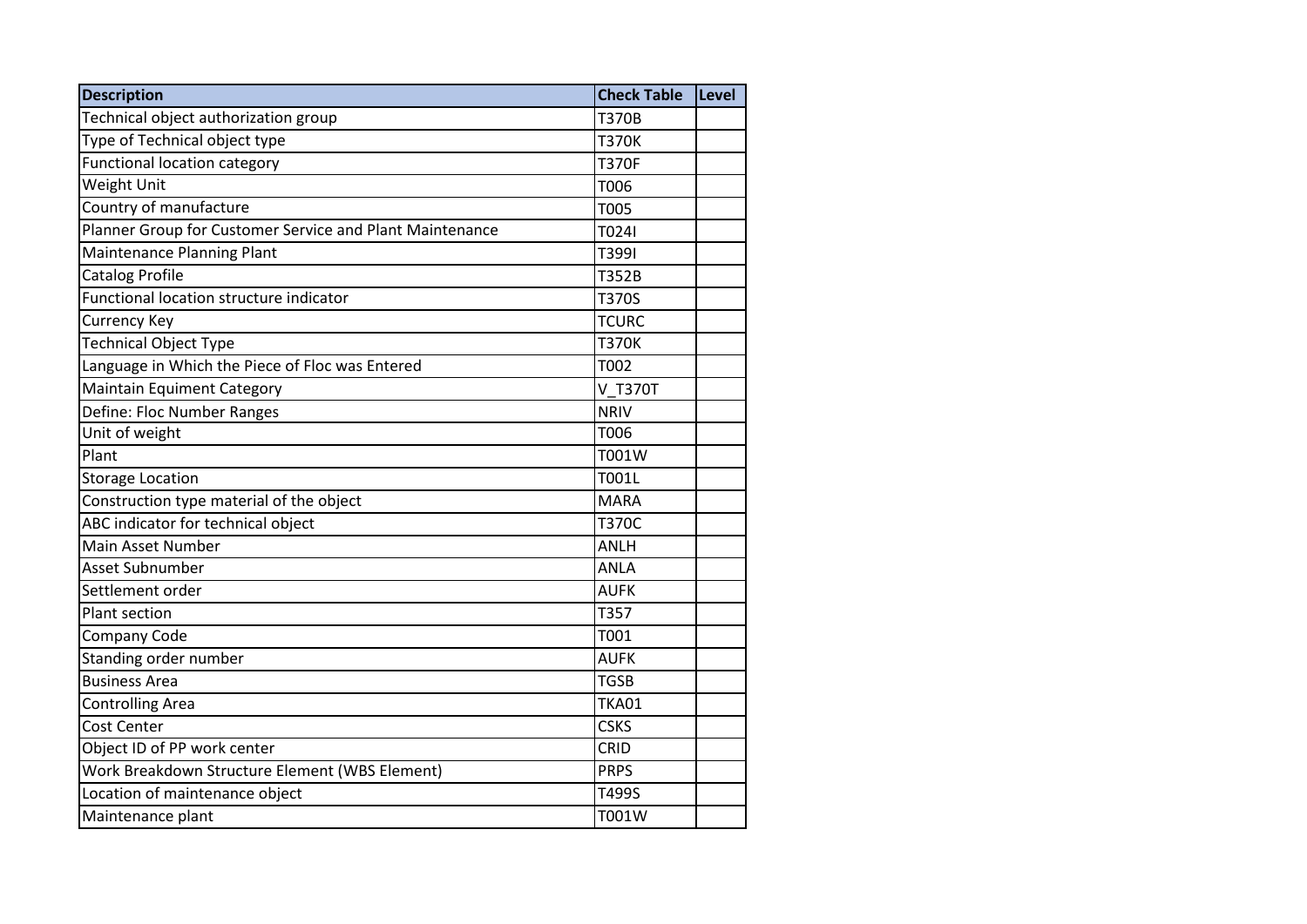| Status Profile               | TJ20        |  |
|------------------------------|-------------|--|
| <b>Class Type</b>            | <b>TCLA</b> |  |
| Internal Class Number        | <b>KLAH</b> |  |
| <b>Classification Status</b> | <b>TCLU</b> |  |
| Alternative Unit             | T006        |  |
| Plant for Main Work Center   | T001W       |  |